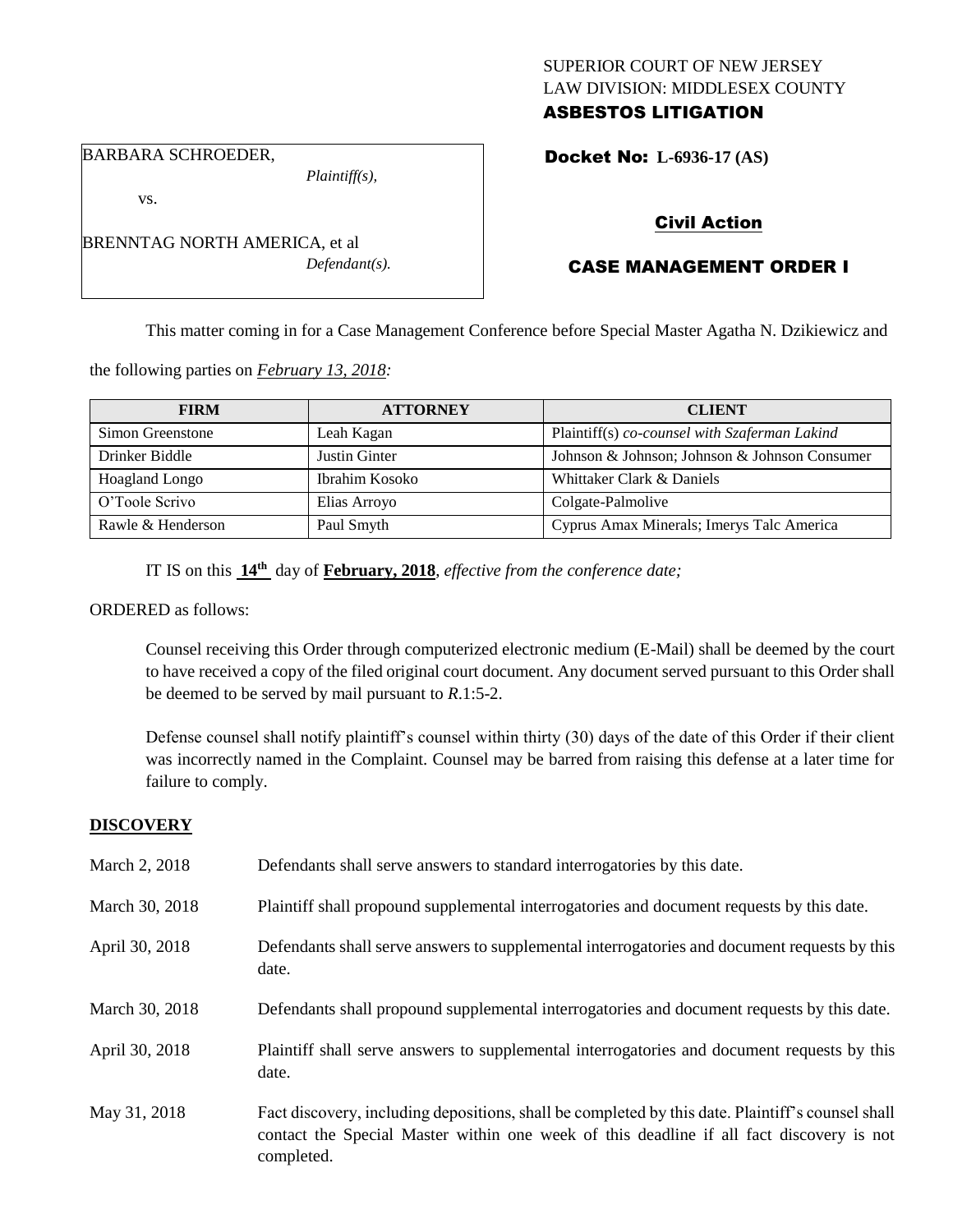#### May 31, 2018 Depositions of corporate representatives shall be completed by

### **EARLY SETTLEMENT**

August 17, 2018 Settlement demands shall be served on all counsel and the Special Master by this date.

### **SUMMARY JUDGMENT MOTION PRACTICE**

- August 17, 2018 Plaintiff's counsel shall advise, in writing, of intent not to oppose motions by this date.
- August 31, 2018 Summary judgment motions shall be filed no later than this date.
- September 28, 2018 Last return date for summary judgment motions.

### **MEDICAL DEFENSE**

| June 29, 2018 | Plaintiff shall serve medical expert reports by this date. |
|---------------|------------------------------------------------------------|
|               |                                                            |
|               |                                                            |

- June 29, 2018 Upon request by defense counsel, plaintiff is to arrange for the transfer of pathology specimens and x-rays, if any, by this date.
- November 16, 2018 Defendants shall identify its medical experts and serve medical reports, if any, by this date. In addition, defendants shall notify plaintiff's counsel (as well as all counsel of record) of a joinder in an expert medical defense by this date.

### **LIABILITY EXPERT REPORTS**

- August 17, 2018 Plaintiff shall identify its liability experts and serve liability expert reports or a certified expert statement by this date or waive any opportunity to rely on liability expert testimony.
- November 16, 2018 Defendants shall identify its liability experts and serve liability expert reports, if any, by this date or waive any opportunity to rely on liability expert testimony.

### **ECONOMIST EXPERT REPORTS**

- August 17, 2018 Plaintiff shall identify its expert economists and serve expert economist report(s), if any, by this date or waive any opportunity to rely on economic expert testimony.
- November 16, 2018 Defendants shall identify its expert economists and serve expert economist report(s), if any, by this date or waive any opportunity to rely on economic expert testimony.

### **EXPERT DEPOSITIONS**

December 17, 2018 Expert depositions shall be completed by this date. To the extent that plaintiff and defendant generic experts have been deposed before, the parties seeking that deposition in this case must file an application before the Special Master and demonstrate the necessity for that deposition. To the extent possible, documents requested in a deposition notice directed to an expert shall be produced three days in advance of the expert deposition. The expert shall not be required to produce documents that are readily accessible in the public domain.

 $\_$  ,  $\_$  ,  $\_$  ,  $\_$  ,  $\_$  ,  $\_$  ,  $\_$  ,  $\_$  ,  $\_$  ,  $\_$  ,  $\_$  ,  $\_$  ,  $\_$  ,  $\_$  ,  $\_$  ,  $\_$  ,  $\_$  ,  $\_$  ,  $\_$  ,  $\_$  ,  $\_$  ,  $\_$  ,  $\_$  ,  $\_$  ,  $\_$  ,  $\_$  ,  $\_$  ,  $\_$  ,  $\_$  ,  $\_$  ,  $\_$  ,  $\_$  ,  $\_$  ,  $\_$  ,  $\_$  ,  $\_$  ,  $\_$  ,